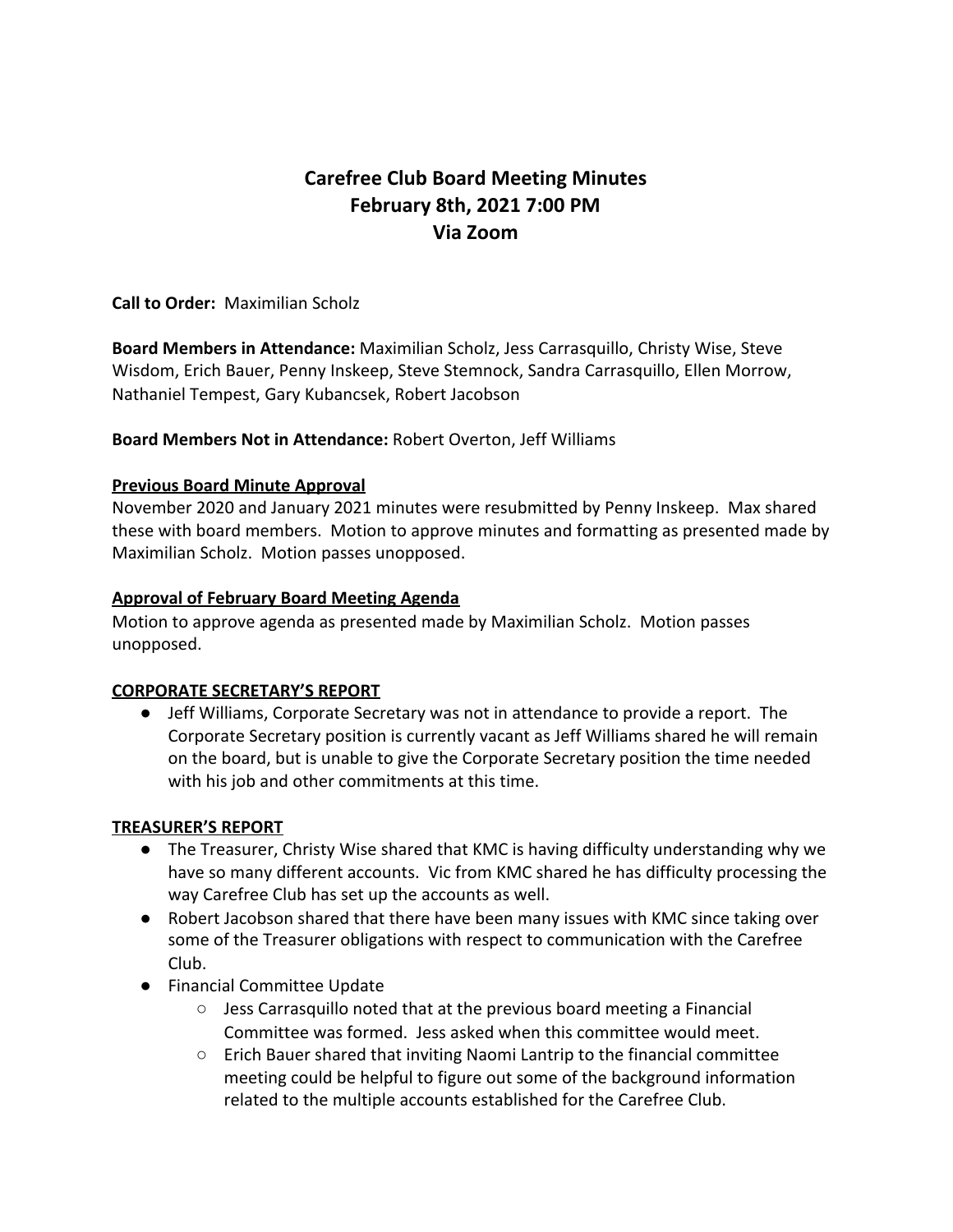- Christy Wise noted she would reach out to Naomi to schedule a time for her to meet with the Financial Committee.
- Max noted that we need to have a Financial Committee meeting prior to the March board meeting.
- $\circ$  Penny Inskeep asked what the next steps for scheduling would be and if a tentative date could be set and then confirmed. Christy agreed to confirm with Naomi Lantrip and then confirm a date with the Financial Committee to meet at the clubhouse.
- Robert Overton stated that we (The Carefree Club Board) are not doing ourselves any favors if we are not specifying to KMC where specific line items are designated.
- Jess shared suggestions related to the report generated from KMC and shared with all board members. He recommended the homeowner information page not be shared with all the board members since this did show which homeowners had not paid their membership fees.
- Financial committee will meet for the first official meeting on Saturday, February 13th at noon in the clubhouse. At this time the Financial Committee will meet to develop a game plan in order to accomplish current financial items that are timely and need to be addressed in order to streamline processes and increase overall board member and membership understanding of how financial/fiscal processes work.

## **COMMITTEE REPORTING**

# **POOL**

- Not open at this time. No information to report.
- Card system discussion will occur in new business or at a later time.

# **GROUNDS**

● Rob Jacobson noted that there was nothing to report at this time.

#### **NEWSLETTER**

- Ashley O'Neal will send the newsletter out quarterly.
- If the board has items to add to the Newsletter this can be communicated to Ashley anytime via email.

# **ACTIVITIES**

- Permission to hold another blood drive in April is being requested from the activities.
- Holding a blood drive in April was fully supported by the board. There was 100% approval for the Activities Committee to move forward with scheduling this.
- The board extended gratitude to Emily Stage Myers for her continued leadership and oversight with activities in the neighborhood.
- Emily thanked her fantastic committee for their support.
- The next food truck is Revery's food truck in February.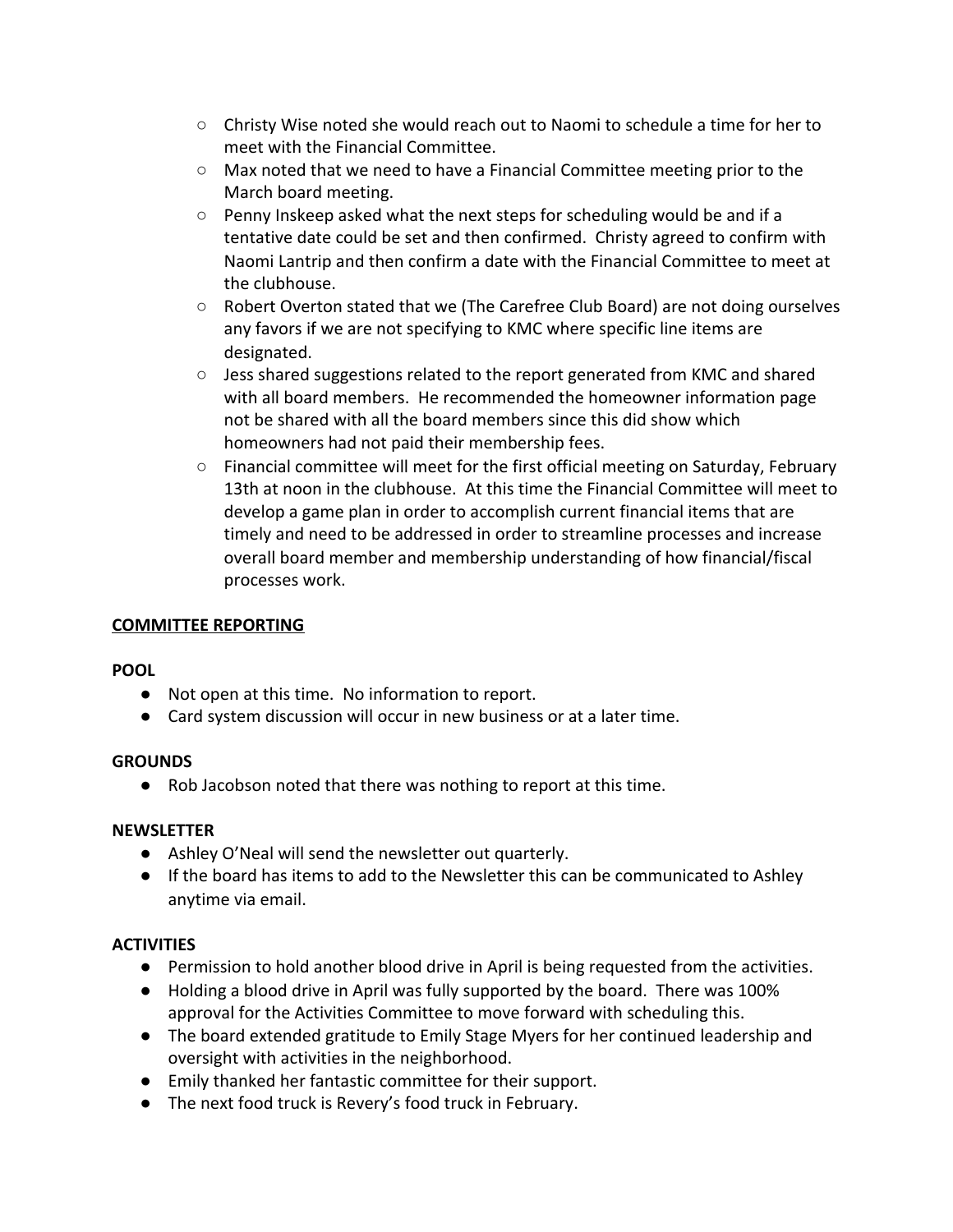- March new member event
- April Easter Egg Hunt
- Once a month: Bunco, Book Club, Knitting

## **WEB**

- Erich Bauer shared the Carefree website is being improved to have the current newsletter easily accessible for site visitors.
- Information has been added for lifeguard applications.

# **CLUBHOUSE**

- Steve Wisdom is still having errors with KMC, The Property Management Company.
	- $\circ$  Steve W. reported a loss of checks by KMC. These were later recovered by KMC.
	- The financial reporting from KMC is incorrect in showing accurate payments to Steve Wisdom.
	- KMC needs to understand what it means when Steve W. turns in his checks. According to Steve It appears that the financials are one month behind related to clubhouse reporting.

# **WELCOME**

Committee Chairs: Linda Stemock and Shirley Frye

- Next meet and greet will be in March.
- Committee meeting will be next month.
- KMC has been sharing new residents with the Welcome committee which has been very helpful.

# **Old Business**

Motion to discuss old business made by Maximilian Scholz. Motion to discuss old business passes unopposed.

- Pool
	- Internet provider search has started by Max. The clubhouse is considered a business so we would have to use business internet.
	- $\circ$  Pool card discussion. Discussion 2500 card: 2 cards plus 2 fobs with a computer, scanner system would cost approximately \$1,000 for the system, \$20 for the scanner, \$200-\$300 for a monitor. Max will continue to work on exact quotes.
	- $\circ$  Erich shared a card system that is potentially lower cost. There is an upkeep to any electronic systems.
	- Discussion points regarding pool can be shared with Max
	- Pool Manager Search
		- The Carefree Club pool manager position will be posted to the public so all qualified applicants can apply.
		- If multiple candidates apply, interviews would likely be held for this position.
		- This is an existing paid position, but due to Steven Stemnock's resignation